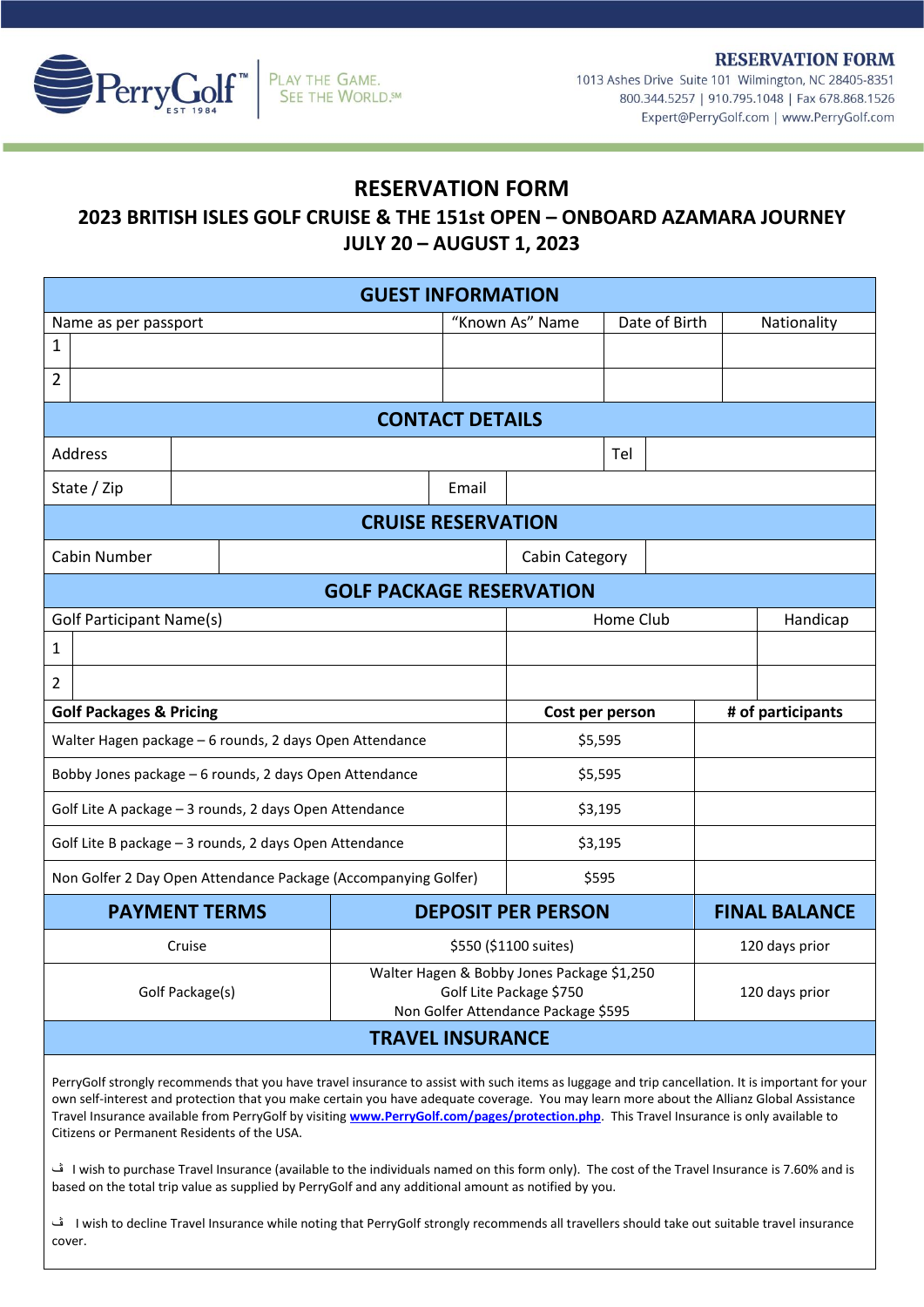# **RESERVATION FORM (Page 2 of 2)**

| <b>PAYMENT AND CANCELLATION TERMS</b>            |                                          |                                                                  |                                          |  |  |  |
|--------------------------------------------------|------------------------------------------|------------------------------------------------------------------|------------------------------------------|--|--|--|
|                                                  | <b>Cruise - Payment</b>                  | <b>Cruise - Cancellation Penalty</b>                             |                                          |  |  |  |
| On Booking -<br>Interior, Oceanview<br>& Veranda | \$550 per person                         | More than 120 Days Prior to Sailing                              | \$75 per person                          |  |  |  |
| On Booking - Suites                              | $$1,100$ per person                      | 120 to 91 Days Prior to Sailing                                  | 25% of Total Price                       |  |  |  |
| Balance Due - 120 Days prior to sailing          |                                          | 90 to 61 Days Prior to Sailing<br>60 to 31 Days Prior to Sailing | 50% of Total Price<br>75% of Total Price |  |  |  |
|                                                  |                                          | 30 Days & less prior to sailing                                  | 100% of Total Price                      |  |  |  |
|                                                  | <b>Golf Program - Payment</b>            | <b>Golf Program - Cancellation Penalty</b>                       |                                          |  |  |  |
| On Booking                                       | \$1,250 Hagen / Jones<br>\$750 Golf Lite | More than 365 Days Prior to Sailing                              | \$50 per person                          |  |  |  |
|                                                  | \$595 Attendance Package                 | 365 - 121 Days prior to sailing                                  | Loss of Deposit                          |  |  |  |
| <b>Balance Due</b>                               | 120 Days prior to sailing                | 120 - 91 Days prior to sailing                                   | 75% of Total Price                       |  |  |  |
|                                                  |                                          | 90 Days & less prior to sailing                                  | 100% of Total Price                      |  |  |  |

| <b>CREDIT CARD INFORMATION</b> |  |  |  |  |
|--------------------------------|--|--|--|--|
| <b>CARD NUMBER:</b>            |  |  |  |  |
| <b>EXP DATE:</b>               |  |  |  |  |
| <b>ZIP CODE FOR CARD:</b>      |  |  |  |  |
| <b>FULL NAME ON CARD:</b>      |  |  |  |  |

I hereby authorize for the Cruise & Golf Package Deposits and Final Balance Payments (and travel insurance if applicable) as outlined above, or per current or future provided invoices in respect of current or any subsequently agreed amended inclusions, to be charged to the above credit card. (Amex, VISA, Mastercard). PerryGolf will process all golf package charges which is the limit of services provided to you by PerryGolf. Please note that PerryGolf acts as an agent of Azamara and of Allianz for cruise and insurance arrangements respectively, and any applicable charges will be processed directly and separately by each of these entities.

I confirm that I am authorized to make this booking on behalf of myself and any other person named above and that I am fully aware of the price and all details of the travel package(s) I/we are purchasing from Azamara and PerryGolf per respective invoices. I confirm that I am fully aware of both [Azamara](https://www.azamara.com/legal-information) and [PerryGolf'](https://www.perrygolf.com/pages/terms.php)s conditions of business; of the payment and cancellation terms as listed above and that I /we agree to be bound by them. If purchasing Travel Insurance, I confirm I am aware of the basis and terms relating to this, and I/we agree to be bound by them. Any notice of a disputed credit card or other payment made in advance of a trip will immediately be accepted as a formal notice of cancellation and be subject to the appropriate cancellation penalty as noted in the table above.

**SIGNATURE : \_\_\_\_\_\_\_\_\_\_\_\_\_\_\_\_\_\_\_\_\_\_\_\_\_\_\_\_\_\_\_\_\_\_\_\_\_\_ DATE: \_\_\_\_\_\_\_\_\_\_\_\_\_\_\_\_\_\_\_**